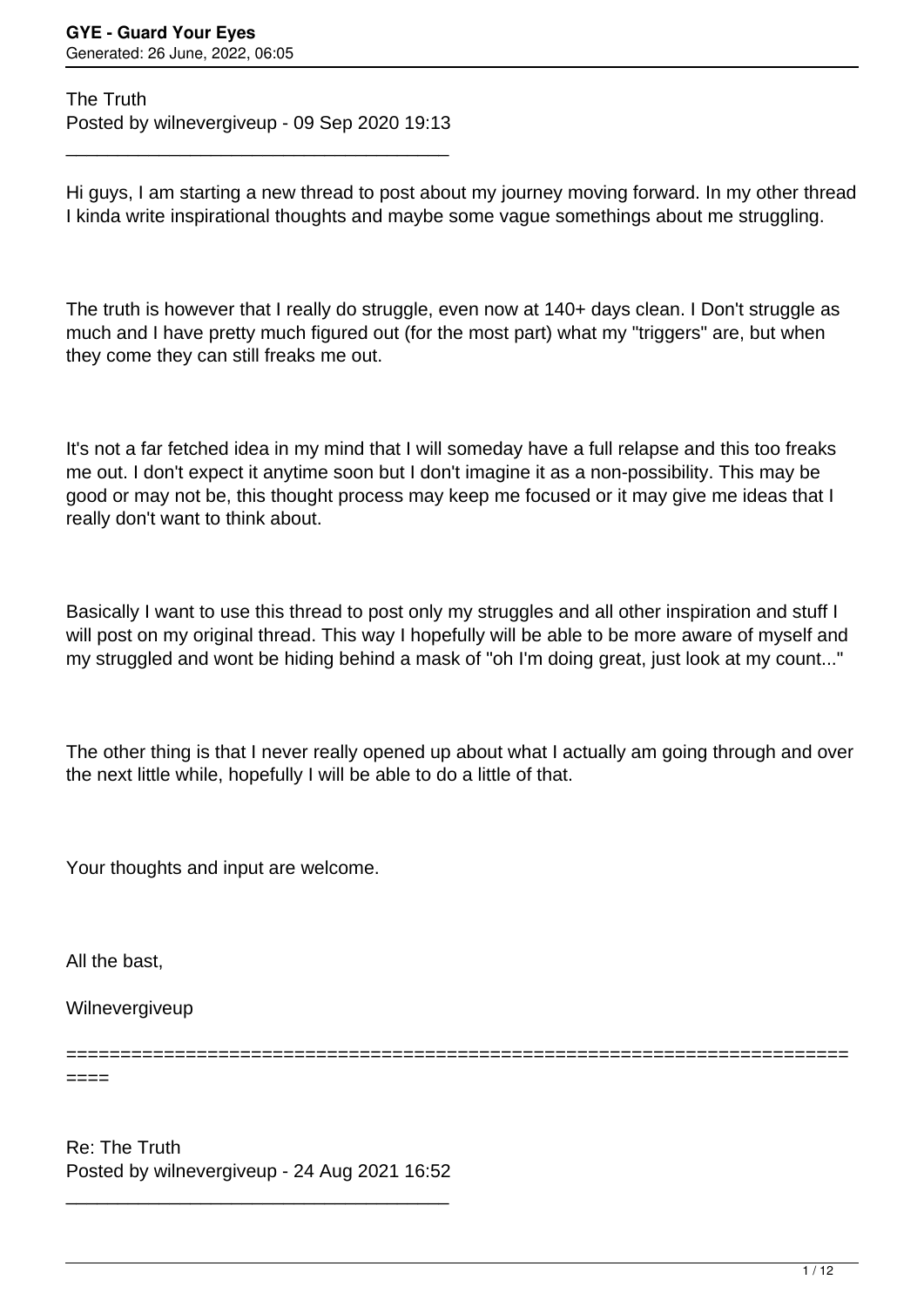# [Rt234 wrote on 24 Aug 2021 15:11](/forum/1-Break-Free/371860-Re-The-Truth)**:**

About the friendship with that girl...

IM no specailist But I'd say cut it off ASAP.

also The relationship between a man and his wife is something that needs to be built Hopefully one day you'll Get there (if you're not already.

Also maybe it's because of ur problems that u feel like you need someone else other them you're wife. (I'm not saying this is the case just asking what you think).

And being a better yid and learning Torah Should probably do the Job in filling any open holes.

(not Saying youre not good Just may take a bit of time to feel).

All the best!!!

I don't have a relationship with her, I just fantasize about her a lot. It's already cut off, it never even really started, still hasn't helped me.

My relationship with my wife is excellent.

I do have problems that my wife can't fix and I don't expect her to so yes I do need someone else (although it doesn't have to be in the form of another woman).

I learn all day (10 hours mostly retzufos), thanks! My day is filled with good things. Still doesn't fill any holes or me unless I do my work on filling them.

All the best, thanks for responding.

====

========================================================================

Re: The Truth Posted by Sapy - 24 Aug 2021 18:27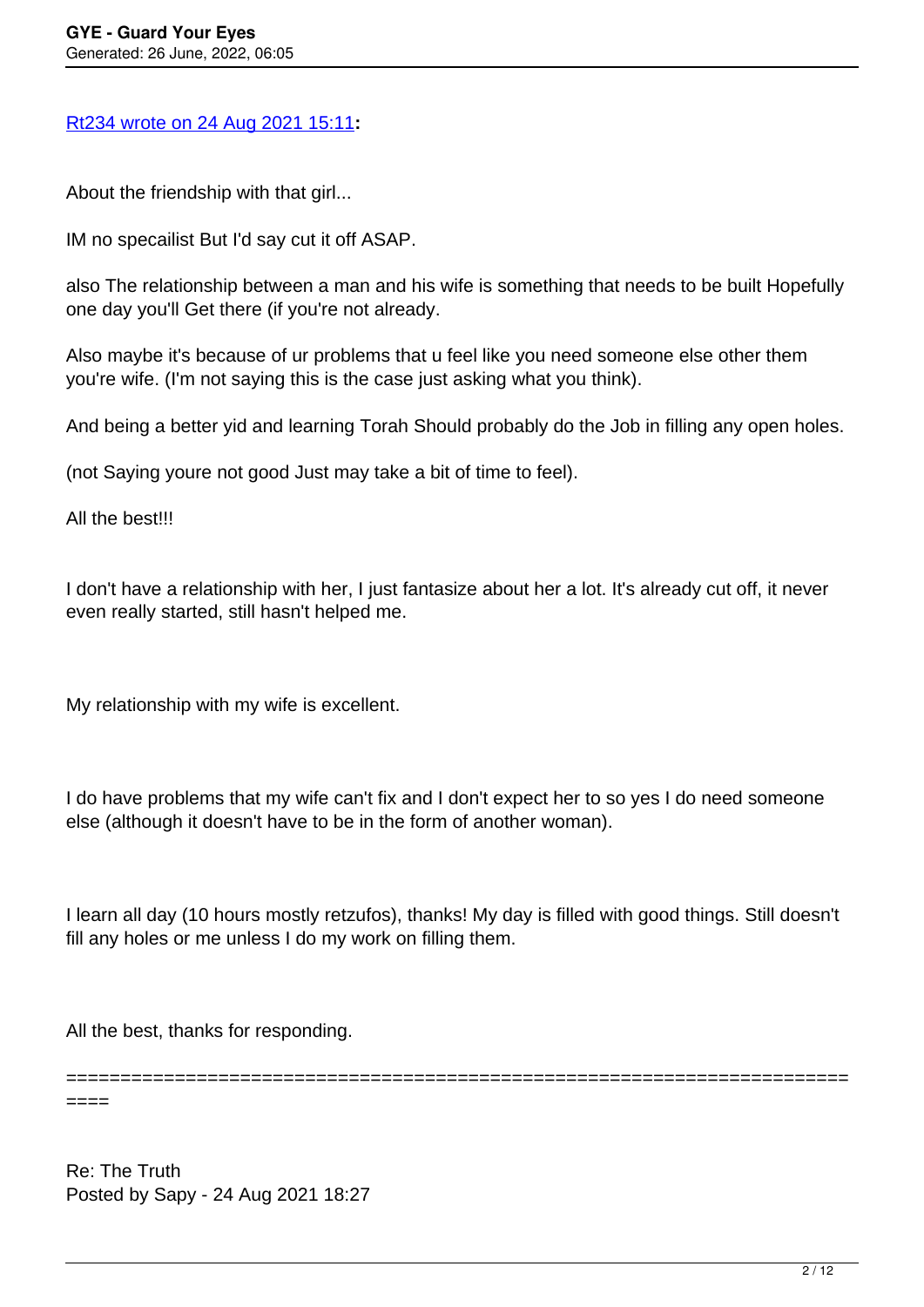On the topic with that woman.

\_\_\_\_\_\_\_\_\_\_\_\_\_\_\_\_\_\_\_\_\_\_\_\_\_\_\_\_\_\_\_\_\_\_\_\_\_

I think I can relate to the idea of what your saying, and ill try to explain the way I see it.

feeling unworthy without just ourselves, we need something we do special, especially to others to make us feel worthy.

when we find someone that is vulnerable and the6 see us as the special man for them, in the way we wanna be seen, in order to feel worthy, it just fills that hole, we suddenly feel worthy and living. And when we dont have it in real life, our minds keeps on wandering back to that fantasy.... seeing myself help her in such a meaningful way, and that thankful eyes.... the feeling of worthiness, if we cannot have it in reality, then our minds push us to the comfort of fantasy.

it can happen it aall sorts of ways, sometimes when we hear about someone that really needs money, and we imagine being rich enough to provide the whole wedding... or seeing a bucher OTD and I will be his friend to bring him back on track... etc etc.

So I dont necessarily see it as a lust issue per se, it's a general "unworthy feeling of our reality selves" issue.

========================================================================

====

Re: The Truth Posted by wilnevergiveup - 24 Aug 2021 20:59

\_\_\_\_\_\_\_\_\_\_\_\_\_\_\_\_\_\_\_\_\_\_\_\_\_\_\_\_\_\_\_\_\_\_\_\_\_

On the topic with that woman.

I think I can relate to the idea of what your saying, and ill try to explain the way I see it.

feeling unworthy without just ourselves, we need something we do special, especially to others to make us feel worthy.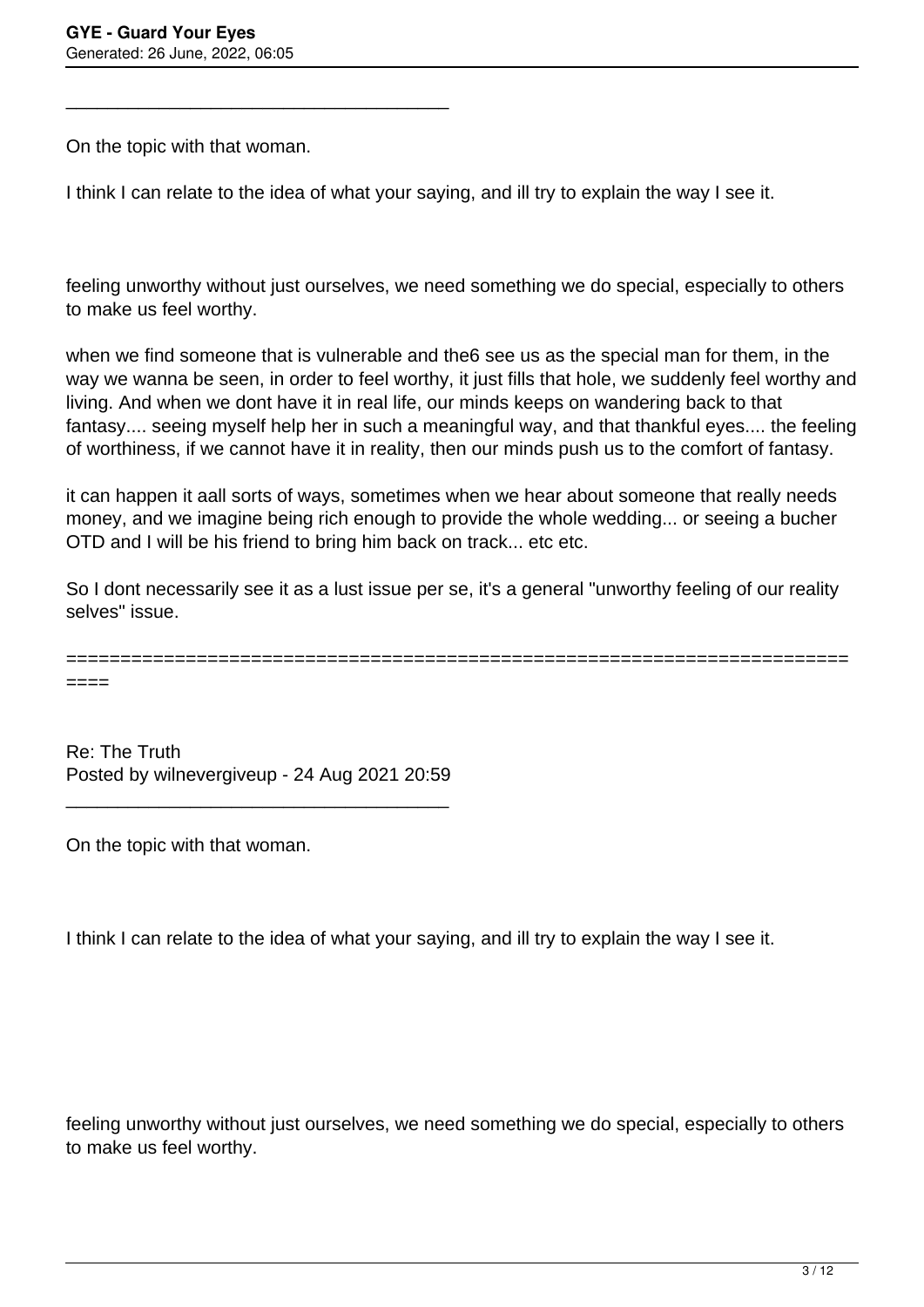when we find someone that is vulnerable and the6 see us as the special man for them, in the way we wanna be seen, in order to feel worthy, it just fills that hole, we suddenly feel worthy and living. And when we dont have it in real life, our minds keeps on wandering back to that fantasy.... seeing myself help her in such a meaningful way, and that thankful eyes.... the feeling of worthiness, if we cannot have it in reality, then our minds push us to the comfort of fantasy.

it can happen it aall sorts of ways, sometimes when we hear about someone that really needs money, and we imagine being rich enough to provide the whole wedding... or seeing a bucher OTD and I will be his friend to bring him back on track... etc etc.

So I dont necessarily see it as a lust issue per se, it's a general "unworthy feeling of our reality selves" issue.Exactly, except that when it's a girl it tends to lend to lust getting involved and often even taking over.

========================================================================

====

Re: The Truth Posted by wilnevergiveup - 24 Aug 2021 21:05

\_\_\_\_\_\_\_\_\_\_\_\_\_\_\_\_\_\_\_\_\_\_\_\_\_\_\_\_\_\_\_\_\_\_\_\_\_

## [Sapy wrote on 24 Aug 2021 18:27](/forum/1-Break-Free/371862-Re-The-Truth)**:**

On the topic with that woman.

I think I can relate to the idea of what your saying, and ill try to explain the way I see it.

feeling unworthy without just ourselves, we need something we do special, especially to others to make us feel worthy.

when we find someone that is vulnerable and the6 see us as the special man for them, in the way we wanna be seen, in order to feel worthy, it just fills that hole, we suddenly feel worthy and living. And when we dont have it in real life, our minds keeps on wandering back to that fantasy.... seeing myself help her in such a meaningful way, and that thankful eyes.... the feeling of worthiness, if we cannot have it in reality, then our minds push us to the comfort of fantasy.

it can happen it aall sorts of ways, sometimes when we hear about someone that really needs money, and we imagine being rich enough to provide the whole wedding... or seeing a bucher OTD and I will be his friend to bring him back on track... etc etc.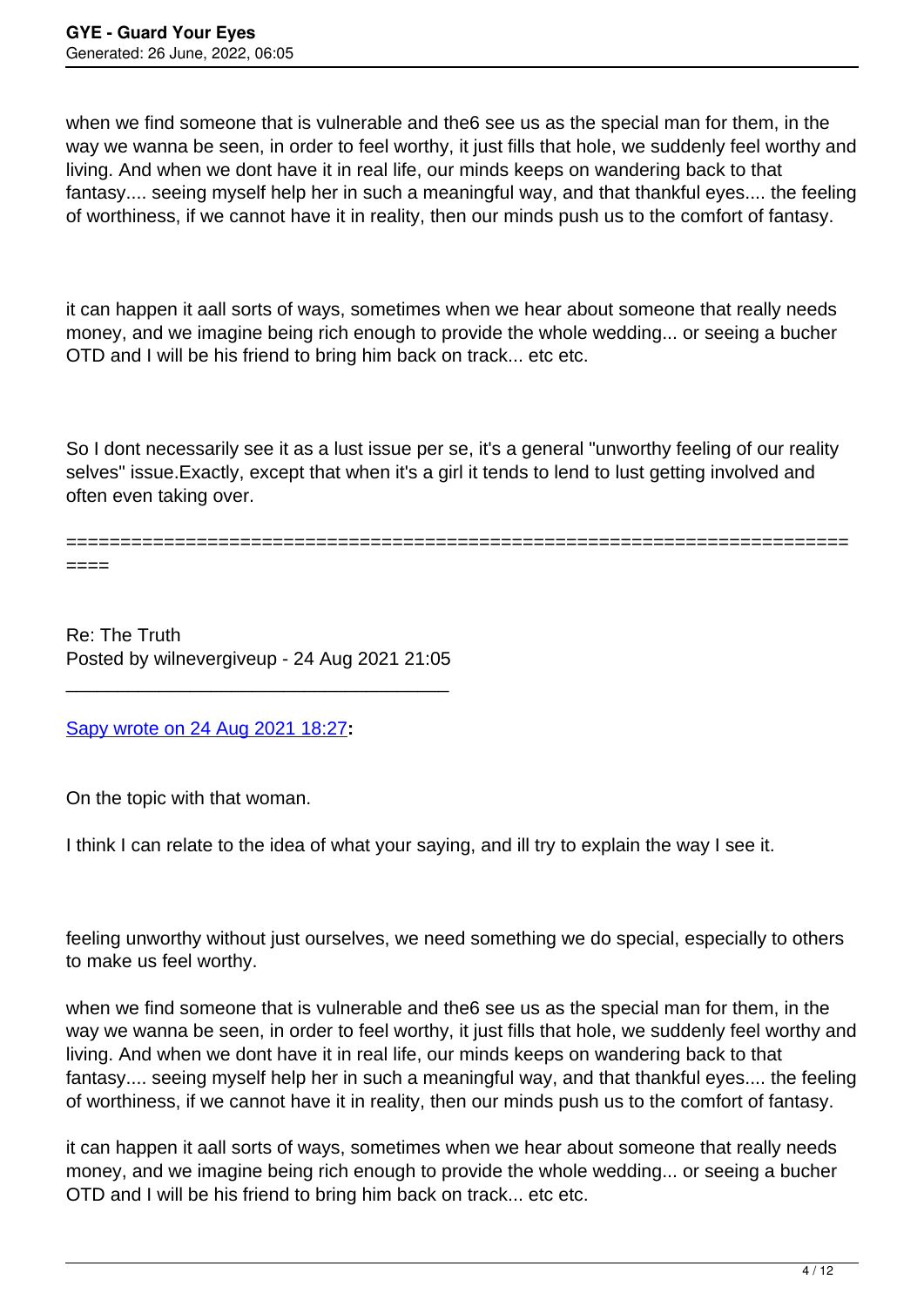So I dont necessarily see it as a lust issue per se, it's a general "unworthy feeling of our reality selves" issue.

Exactly, except that when it's a girl it tends to lend to lust getting involved and often even taking over.

======================================================================== ====

Re: The Truth Posted by wilnevergiveup - 25 Aug 2021 07:38

\_\_\_\_\_\_\_\_\_\_\_\_\_\_\_\_\_\_\_\_\_\_\_\_\_\_\_\_\_\_\_\_\_\_\_\_\_

More Pesach cleaning...

========================================================================

====

Re: The Truth Posted by wilnevergiveup - 26 Aug 2021 06:30

\_\_\_\_\_\_\_\_\_\_\_\_\_\_\_\_\_\_\_\_\_\_\_\_\_\_\_\_\_\_\_\_\_\_\_\_\_

Made a contract until Shabbos.

========================================================================

====

Re: The Truth Posted by Rt234 - 26 Aug 2021 16:26

\_\_\_\_\_\_\_\_\_\_\_\_\_\_\_\_\_\_\_\_\_\_\_\_\_\_\_\_\_\_\_\_\_\_\_\_\_

When u say you need "something else" what do u mean.

is there a problem Wich you have and she can't fix or there's a problem that you have with her that she can fix?

If you have a problem with her maybe it's because

when a person is watching porn and/or fantasizing about other women, that might be the problem when it comes to you're wife. Because the whole time you are thinking of everything you can have with all you're fantazies. so when you get you're wife and she's not what you have always dreamt of that may be were you are going wrong with you're wife.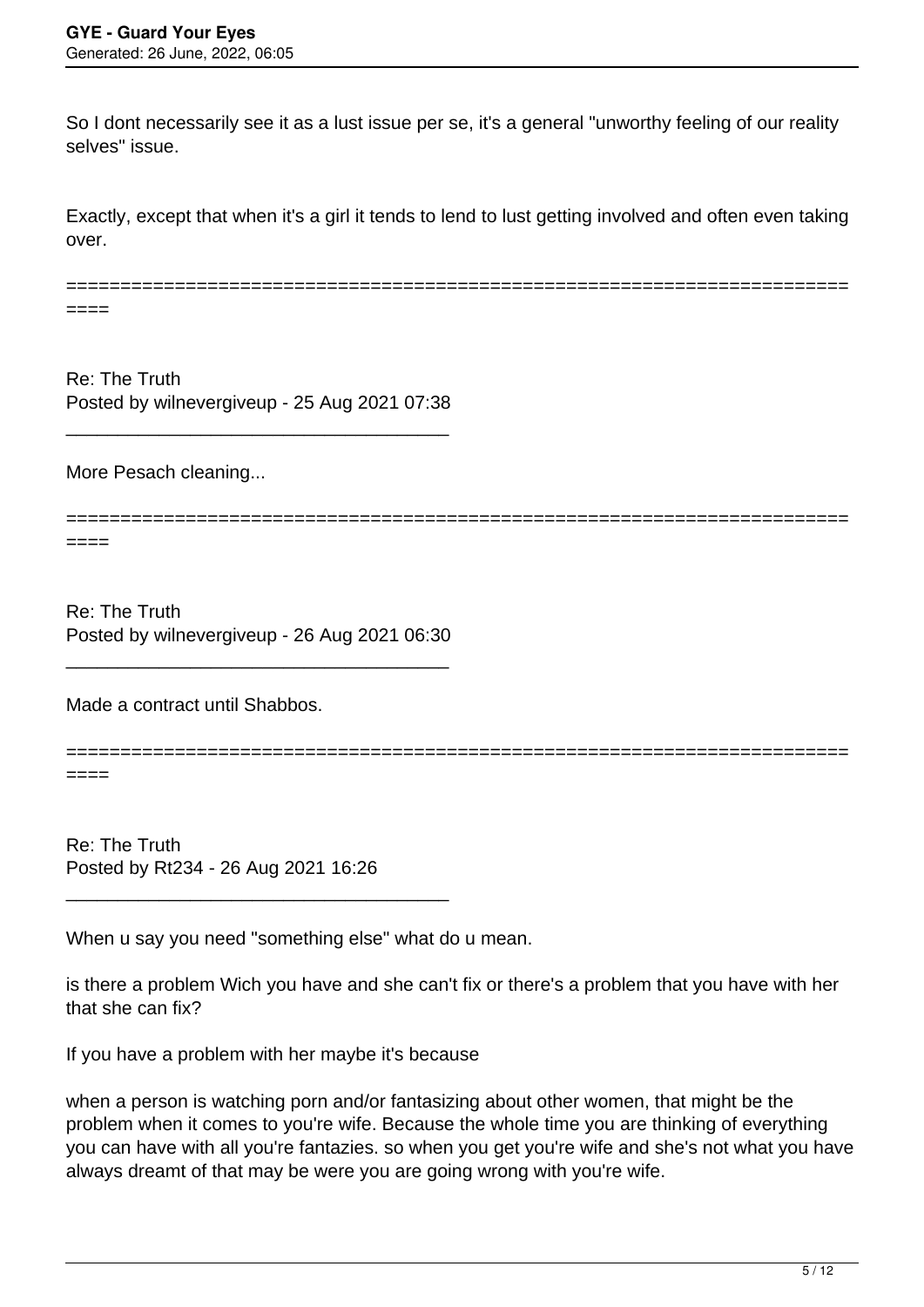(I may be wrong I don't know thethe situation).

or maybe its something else.

And in terms oF you're learning it sounds amazing!

Maybe try to make it more lishma maybe that'll help.

Just giving suggestions...

All the best!!

====

Re: The Truth Posted by wilnevergiveup - 26 Aug 2021 21:26

\_\_\_\_\_\_\_\_\_\_\_\_\_\_\_\_\_\_\_\_\_\_\_\_\_\_\_\_\_\_\_\_\_\_\_\_\_

### [Rt234 wrote on 26 Aug 2021 16:26](/forum/1-Break-Free/371934-Re-The-Truth)**:**

When u say you need "something else" what do u mean.

is there a problem Wich you have and she can't fix or there's a problem that you have with her that she can fix?

========================================================================

If you have a problem with her maybe it's because

when a person is watching porn and/or fantasizing about other women, that might be the problem when it comes to you're wife. Because the whole time you are thinking of everything you can have with all you're fantazies. so when you get you're wife and she's not what you have always dreamt of that may be were you are going wrong with you're wife.

(I may be wrong I don't know thethe situation).

or maybe its something else.

And in terms oF you're learning it sounds amazing!

Maybe try to make it more lishma maybe that'll help.

Just giving suggestions...

All the best!!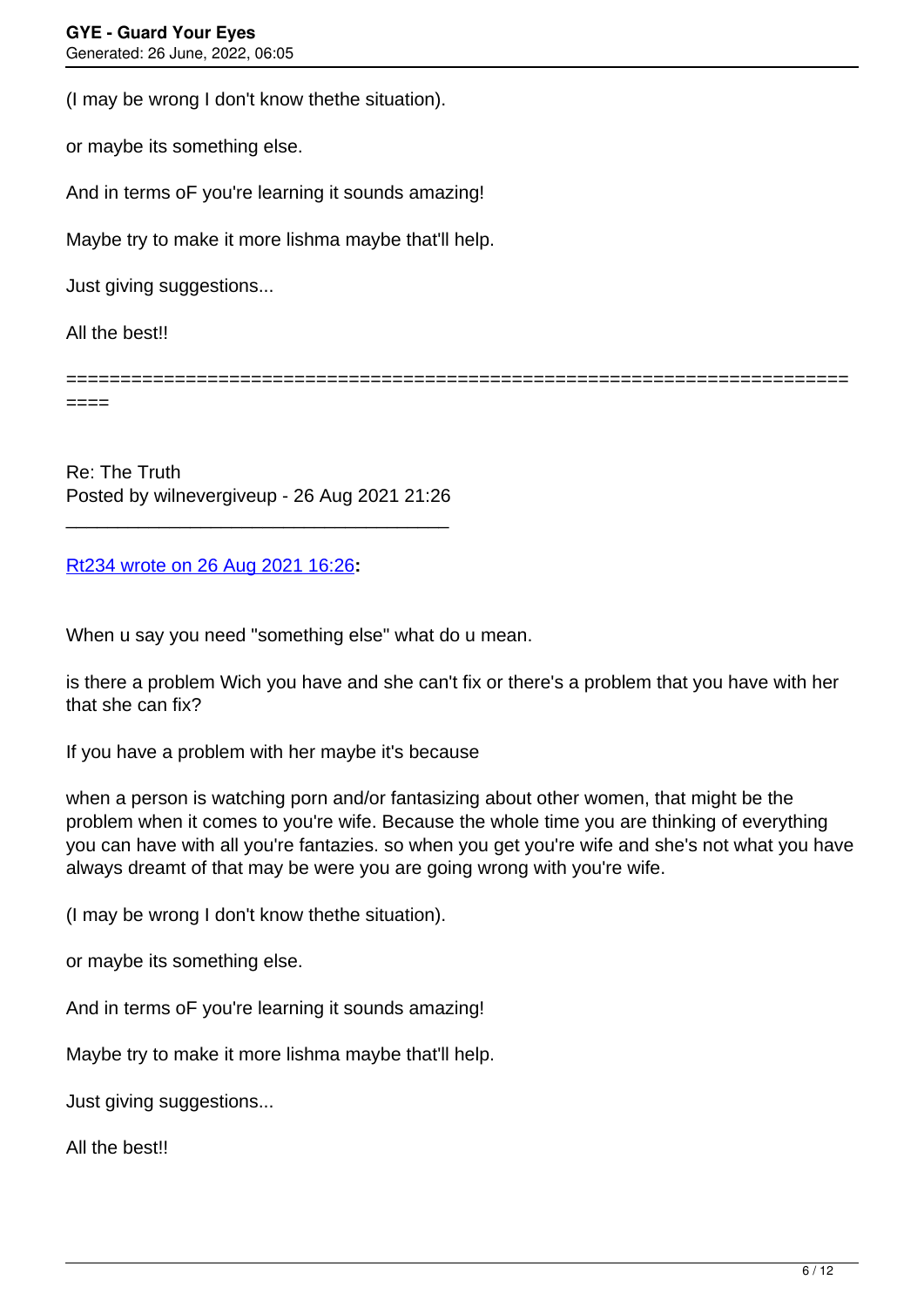Thanks. How long are you married? Have you read through my threads?

Do these suggestions work for you?

My wife is amazing. I haven't seen porn since well before my wedding. I have issues outside my marriage that affects how I relate to people. Read through the beginning of this thread, I am not going to bore you here with the details.

Do you learn all day? How do you learn not lishmah at 28 years old? You know someone who learns full time married with kids for another reason?

Thanks again for your response, I am trying to figure out where you are going with your post. What do you do to get through your day? What works for you?

======================================================================== ====

Re: The Truth Posted by Rt234 - 28 Aug 2021 19:20

\_\_\_\_\_\_\_\_\_\_\_\_\_\_\_\_\_\_\_\_\_\_\_\_\_\_\_\_\_\_\_\_\_\_\_\_\_

I'm not saying that anything apllies to you. I only intended to just give possible suggestions.

========================================================================

And I Think I did read you're thread not Not Recently. I'll iyh read it over.

And I'm Not Married It WAS based on common sense.

But Again, as I said it may not apply to you as it was just possible suggestions.

All the best!!

====

Re: The Truth Posted by wilnevergiveup - 28 Aug 2021 21:35

\_\_\_\_\_\_\_\_\_\_\_\_\_\_\_\_\_\_\_\_\_\_\_\_\_\_\_\_\_\_\_\_\_\_\_\_\_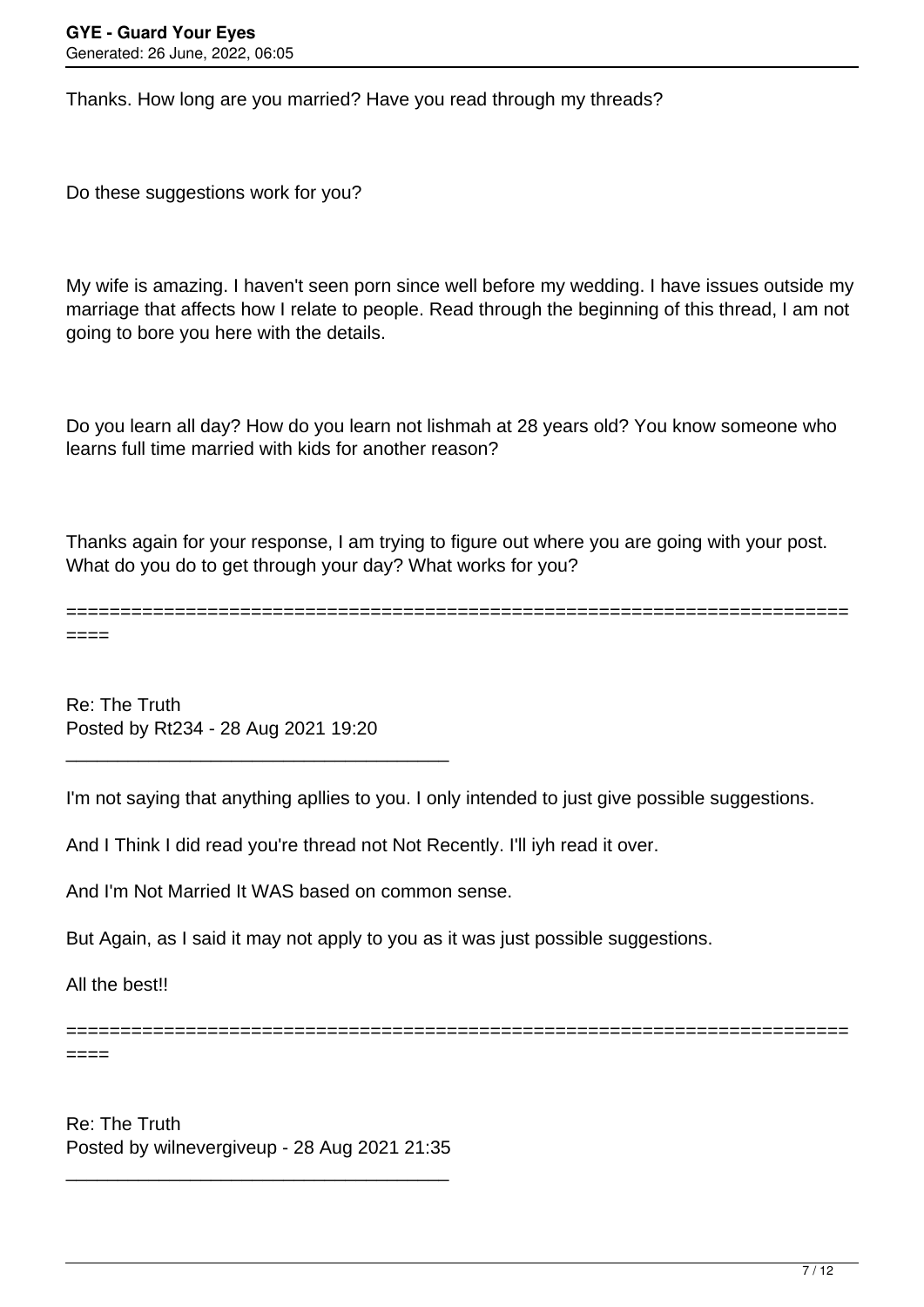New contract until Monday night.

The initial few days after a fall is really mesiras nefesh, sometimes the type that I don't have the strength for. Additionally, I am experiencing a loss which has made things much harder. I need this extra push but I am only doing it in 2-3 day increments.

I texted my deal to someone I am very close with and he is an amazing source of support plus the extra accountability.

======================================================================== ====

Re: The Truth Posted by Striving Avreich - 29 Aug 2021 06:38

\_\_\_\_\_\_\_\_\_\_\_\_\_\_\_\_\_\_\_\_\_\_\_\_\_\_\_\_\_\_\_\_\_\_\_\_\_

[wilnevergiveup wrote on 24 Aug 2021 16:52](/forum/1-Break-Free/371861-Re-The-Truth)**:**

## [Rt234 wrote on 24 Aug 2021 15:11](/forum/1-Break-Free/371860-Re-The-Truth)**:**

About the friendship with that girl...

IM no specailist But I'd say cut it off ASAP.

also The relationship between a man and his wife is something that needs to be built Hopefully one day you'll Get there (if you're not already.

Also maybe it's because of ur problems that u feel like you need someone else other them you're wife. (I'm not saying this is the case just asking what you think).

And being a better yid and learning Torah Should probably do the Job in filling any open holes.

(not Saying youre not good Just may take a bit of time to feel).

All the best!!!

I don't have a relationship with her, I just fantasize about her a lot. It's already cut off, it never even really started, still hasn't helped me.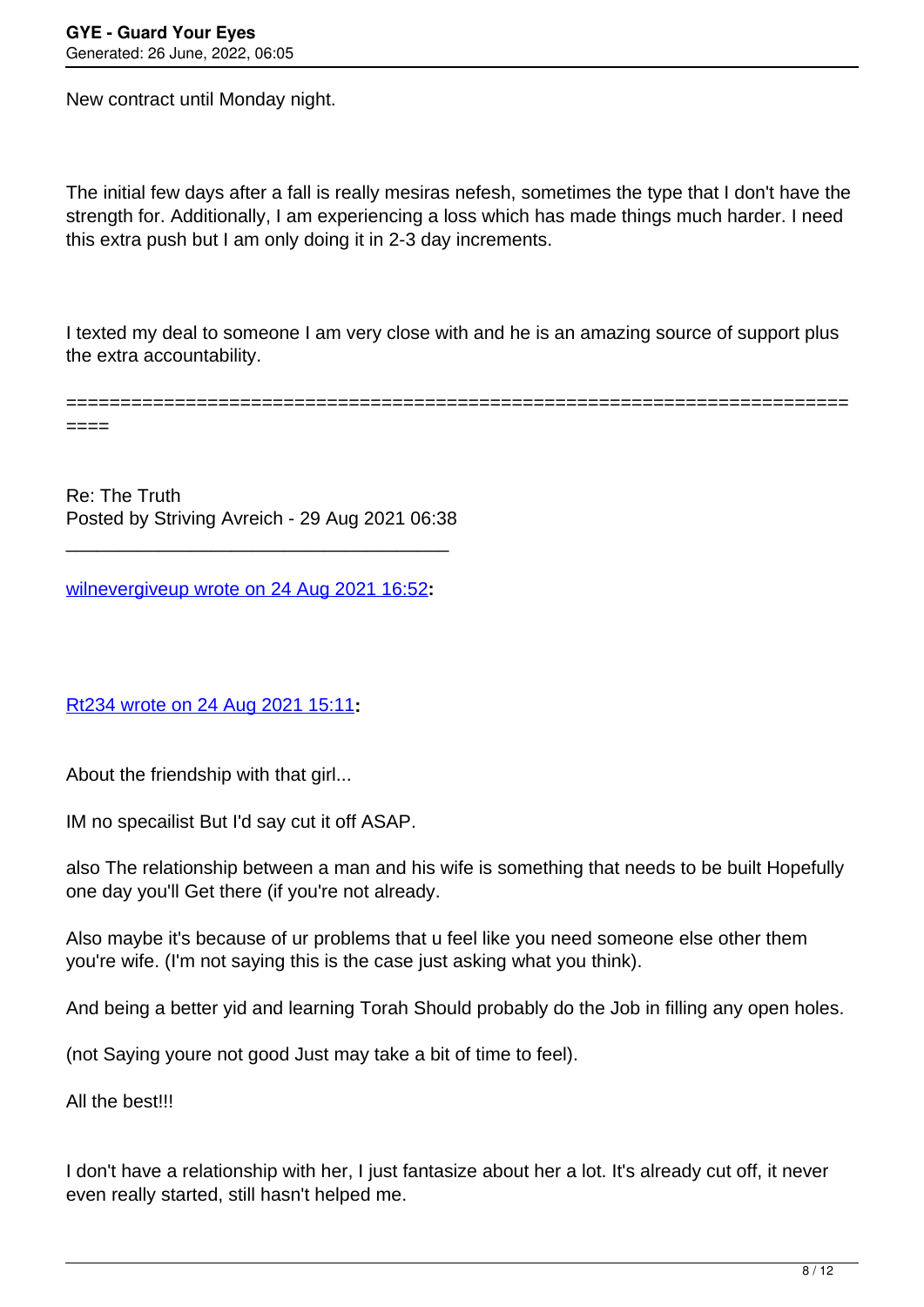My relationship with my wife is excellent.

I do have problems that my wife can't fix and I don't expect her to so yes I do need someone else (although it doesn't have to be in the form of another woman).

I learn all day (10 hours mostly retzufos), thanks! My day is filled with good things. Still doesn't fill any holes or me unless I do my work on filling them.

All the best, thanks for responding.

Regarding filling the holes, I find that after being in SA for 6 weeks calling multiple people a day and being honest with them with what I'm feeling, have urges for or am upset about, it helps a ton. I can't talk as much about that stuff with my wife (or at least in my mind I can't). It's made a huge difference

======================================================================== ====

Re: The Truth Posted by gettingthere9 - 29 Aug 2021 18:50

\_\_\_\_\_\_\_\_\_\_\_\_\_\_\_\_\_\_\_\_\_\_\_\_\_\_\_\_\_\_\_\_\_\_\_\_\_

I find it fascinating and scary at the same time how much you are self aware as well as how you can articulate your feelings and emotions. This is also true when you are helping others on the forum. You can explain in detail all the good and all the bad and separate the real from the smoke and mirrors in a way that few can.

You are such an inspiration for me (and everyone here) and one of the main reasons I have made it to 90.

Thank you so much for being you!

When I first came on GYE you were my hero... you were holding at 170+ days and I related a lot with your story.

Now that you are trying to get through a rough patch, you haven't been minimized in my eyes in the slightest. On the contrary, now we can learn from one of the greats and not feel that we are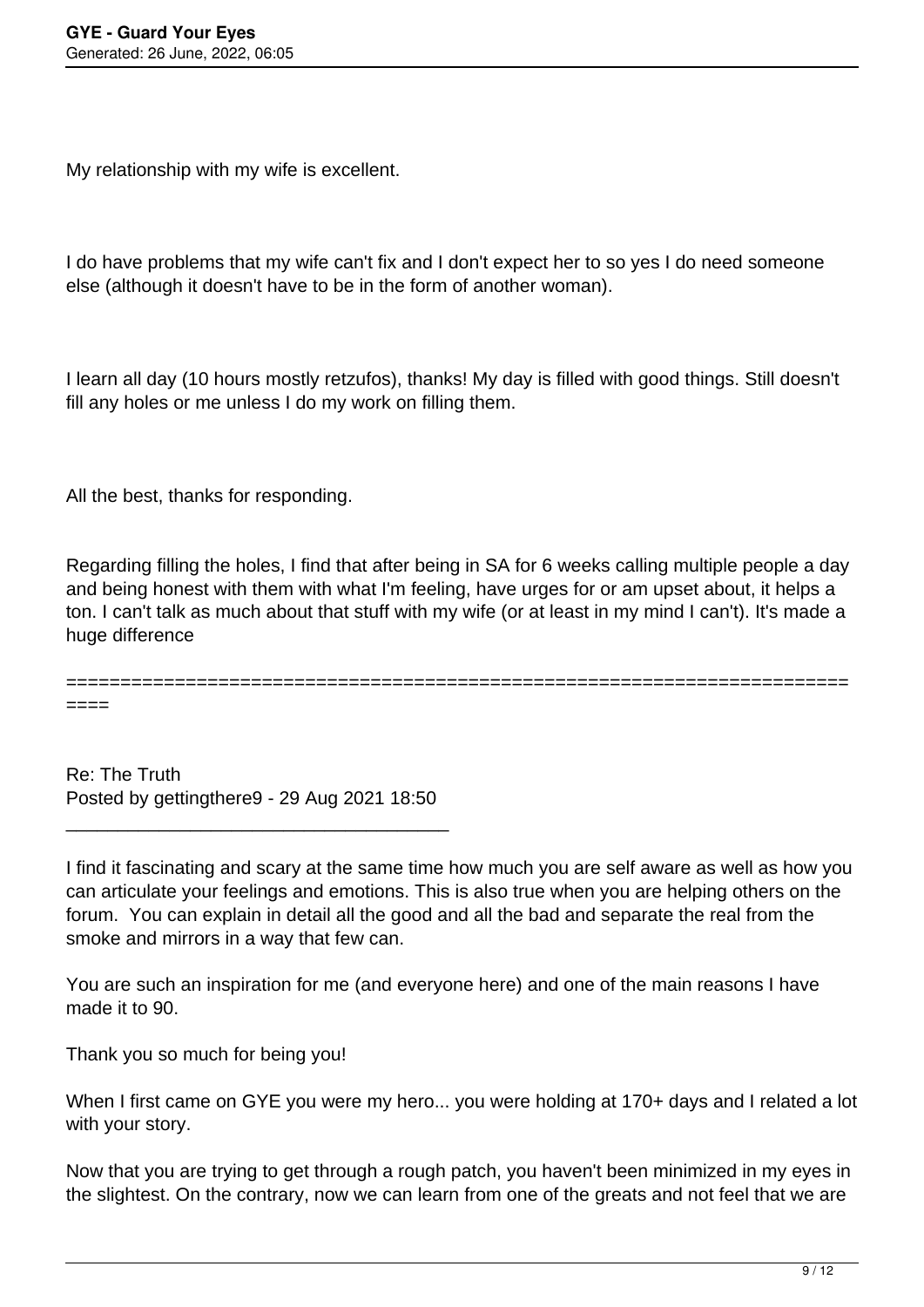so far away, like when a major leaguer is doing rehab from an injury and spends a fey days on the AAA team.

Sorry for the long post... I just feel its my duty to publicly thank you for what you mean to me!

======================================================================== ====

Re: The Truth Posted by wilnevergiveup - 10 Sep 2021 14:43

\_\_\_\_\_\_\_\_\_\_\_\_\_\_\_\_\_\_\_\_\_\_\_\_\_\_\_\_\_\_\_\_\_\_\_\_\_

Hard day today. A lot of pressure to be "good" today during aseres yimei teshuva and it has really gotten the better of me. I decided that being good was too hard, kind of like white knuckling I guess. I don't feel like it, I am just forcing myself to be extra good not sure if it's backfiring or not.

Gam zeh ya'avor.

Just a random thought, I was listening to a shiur and the Rav was saying that we are all gilgulim which means that we asked to come back down to work on something that we didn't do the last time. He said that it's possible that if lust is a major struggle for someone, that means that last time that person failed his tests in lust and asked to return to fix it. But he then said something that struck a chord with me. He asked that if I failed with lust the last time, why would they put me back down here in this generation where lust is such a struggle?

He said that it's possible that in a previous generation, we failed because we didn't have the proper tools and support. Today, it's true that lust is rampant but at the same time people are more are more aware and help is more available. It could be that we are here specifically in this time where we can get help for our issues.

I thought that was pretty cool.

Hope you guys are all having a great aseres yimei teshuva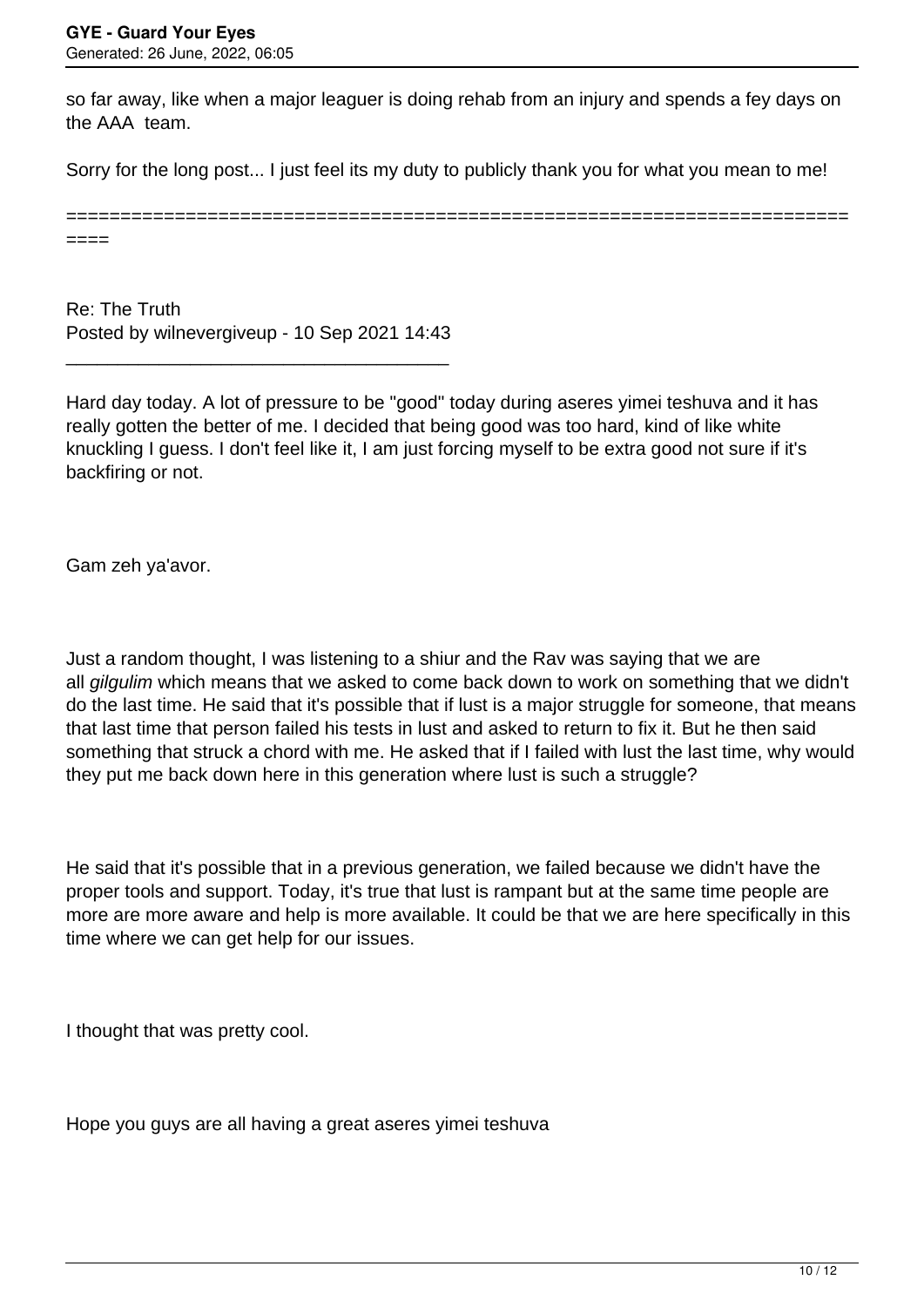#### **Wilnevergiveup**

======================================================================== ====

Re: The Truth Posted by griner - 10 Sep 2021 16:02

\_\_\_\_\_\_\_\_\_\_\_\_\_\_\_\_\_\_\_\_\_\_\_\_\_\_\_\_\_\_\_\_\_\_\_\_\_

There is a famous mashel there was once a doctor in a hospital that had a crisis one day that the oxygen stopped working on the floor and he started running from one room to the other and he managed to save five patients and ten died.

afterwards they held him accountable for it, so he said that I did the best possible and he was right. But they told him your duty wasn't to run from room to room your duty was to pull the alarm that there is an emergency.

sometimes we try to do it ourselves and it's not working, then our duty is to pull the bell, go for help ask people who have been there.

And it's not easy sometimes it's takes a lot of courage to reach out it's not comfortable but that's our ovodah. We need to say my work is not to fight, only to reach out for help.

But of course help is not a cure you are the person responsible and no one could do it for you, but part of what you need is support direction tools.

========================================================================

====

Re: The Truth Posted by Captain - 10 Sep 2021 18:38

[wilnevergiveup wrote on 10 Sep 2021 14:43](/forum/1-Break-Free/372322-Re-The-Truth)**:**

\_\_\_\_\_\_\_\_\_\_\_\_\_\_\_\_\_\_\_\_\_\_\_\_\_\_\_\_\_\_\_\_\_\_\_\_\_

Just a random thought, I was listening to a shiur and the Rav was saying that we are all gilgulim which means that we asked to come back down to work on something that we didn't do the last time. He said that it's possible that if lust is a major struggle for someone, that means that last time that person failed his tests in lust and asked to return to fix it. But he then said something that struck a chord with me. He asked that if I failed with lust the last time, why would they put me back down here in this generation where lust is such a struggle?